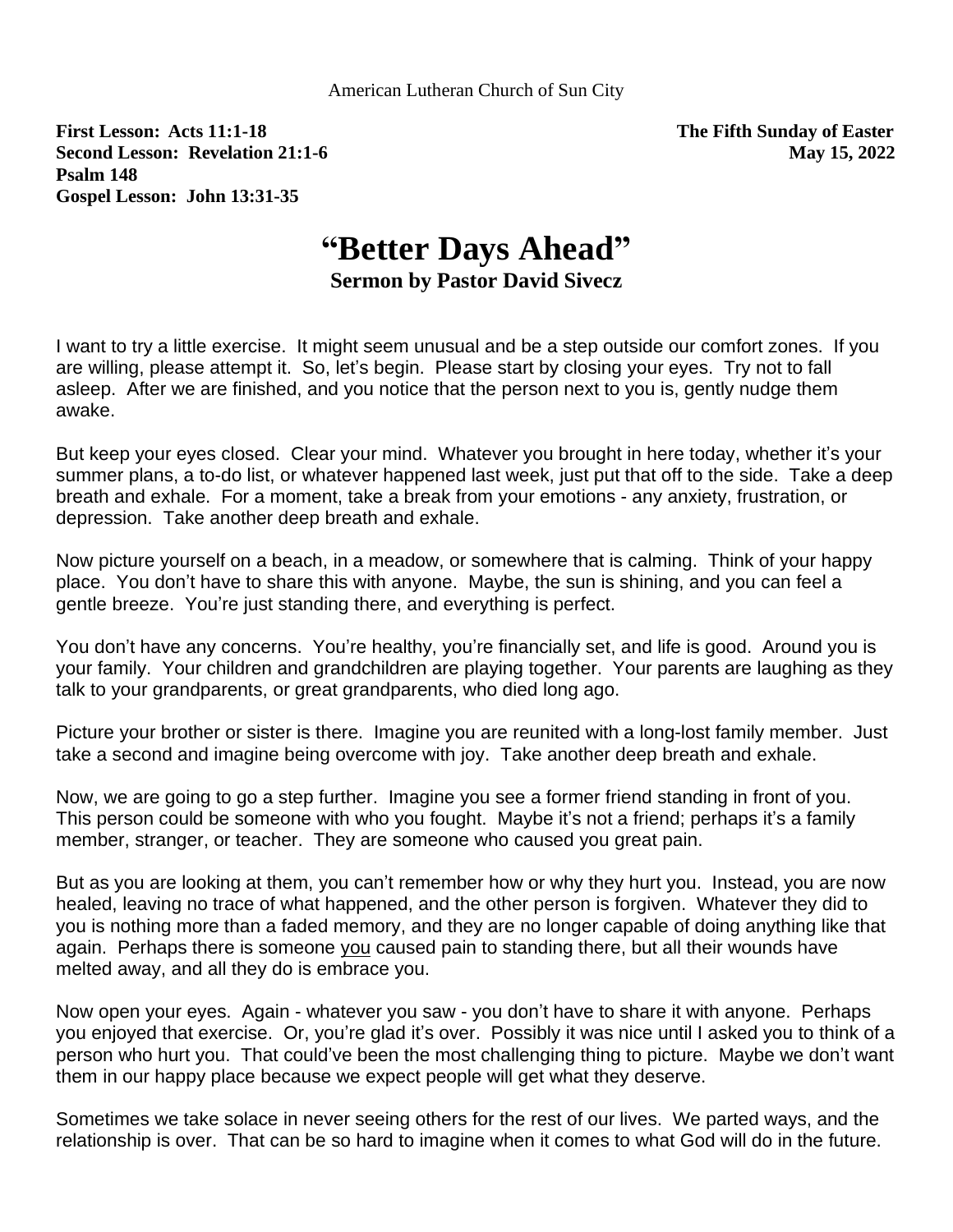It's difficult to picture God creating a new heaven and new earth which includes them. It could be difficult to comprehend because it conflicts with our expectations.

In our second reading for this morning (evening), this is what John's Revelation shared with us when he described what would happen when the first heaven and first earth passes away, and a new heaven and new earth come down from God. We hear a vision of what the world will look like when everything is reconciled under God's grace or God's unconditional love and favor.

Many of us might not have expected to hear this when we came here today, especially when it comes to the Book of Revelation. For many of us, this is possibly one of the most misunderstood books in Christianity. Typically, when people hear someone mention the Book of Revelation, it is often connected to the end times. It's often linked to natural disasters that conjure up fear and anxiety.

For many years this was what I often believed. However, once I studied this book and realized how it's connected to other apocalyptic literature in the bible - yes, there's more than one - I saw the symbolism. This understanding made it easier to digest. I was no longer fearful of it.

As a result, I learned this book was written for a group of people who were persecuted during the late first century. Basically, it was written to a community or believers who were dying for being Christian. So, John's Revelation was to bring hope to the hopeless. There wasn't a prediction about the end times; there's no rapture or anything similar. This vision was meant to help those people realize there's more to their world than death. They needed to see that the world would be restored, and those things that brought pain and suffering would cease to exist.

As we heard, "See, the home of God is among mortals. He will dwell with them; they will be his peoples, and God himself will be with them; he will wipe away every tear from their eyes. Death will be no more, mourning and crying, and pain will be no more, for the first things have passed away." It's as though John was painting a picture of his happy place. It wasn't meant to cause fear or anxiety but to bring healing and wholeness.

What's even more fascinating about this vision was that God didn't seek to remove God's disciples from this world. Instead, we are told that God comes down and partners with God's people. In other words, what John believed was that a new world would begin in the present moment, and every human being could experience its joy and goodness.

That vision sounds terrific. We long for it. But with everything thing we see and experience, how can this be? How can we experience this new heaven and a new earth in our present lives? Jesus mentioned it right before his crucifixion in our Gospel lesson. We also heard it less than a month ago. So, we should know it very well. He said, "I give you a new commandment that you love one another. Just as I have loved you, you also should love one another."

We can experience this new heaven and the new earth right now in our present lives through loving each other. It's amazing what happens when we live this out, but it's not easy. Sometimes, loving one another is easier said than done.

For instance, take Lucy from the cartoon strip "Peanuts." There's one cartoon where it begins with Lucy standing with her arms folded and a resolute expression on her face. Charlie Brown pleaded, "Lucy, you must be more loving. The world needs love. Make this world a better place, Lucy, by loving someone else." At that point, Lucy whirls around angrily, and Charlie goes flipping over backward. "Look, you blockhead," Lucy screamed, "The world I love. It's the people I can't stand!"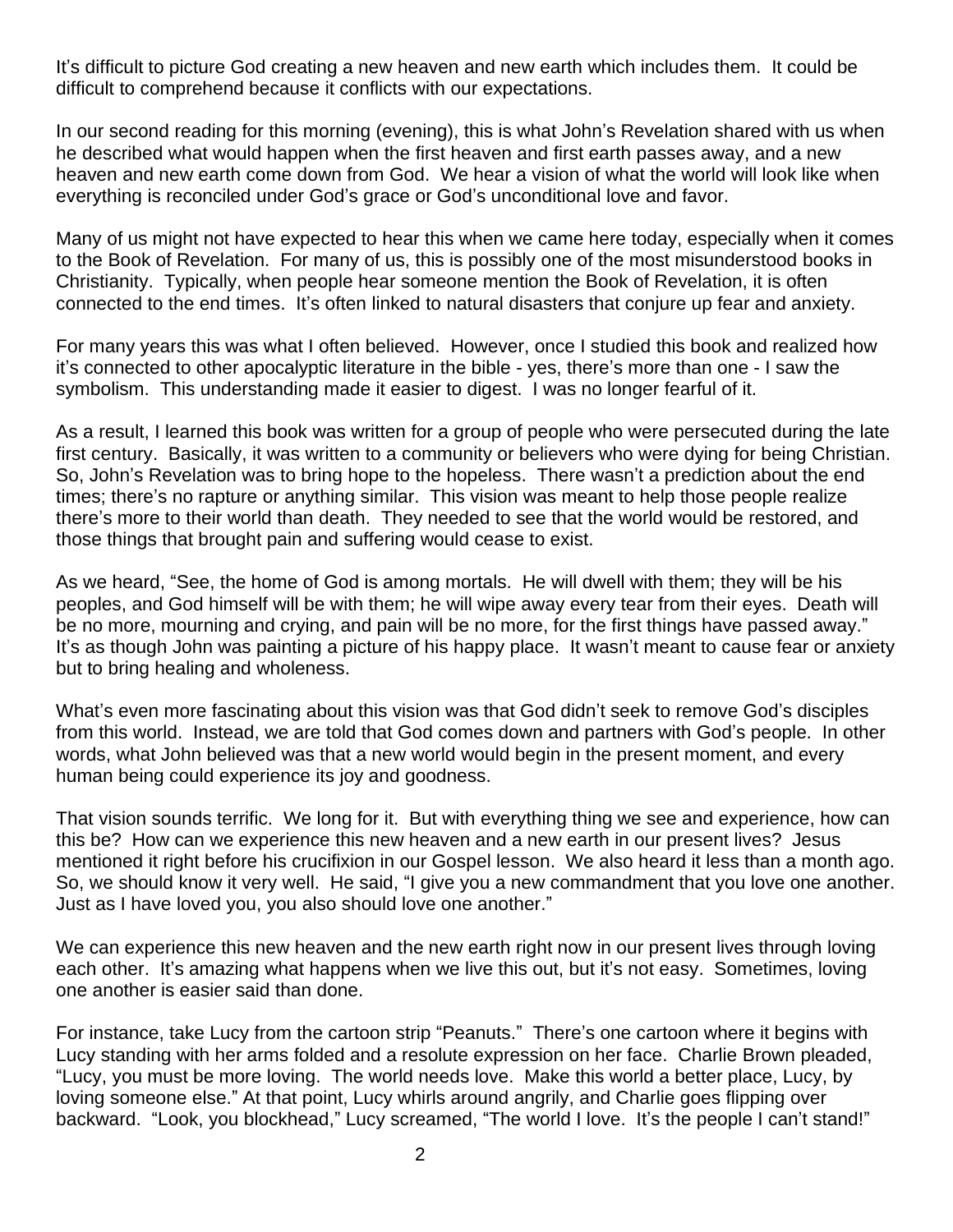It's much easier to love the people who have loved us first. It's easy to love those who respect us, agree with our beliefs, and look like us. But what about loving those who don't? What about those with different political views, cultural backgrounds, or anything else?

Perhaps that's the type of sacrifice Jesus is referring to before his crucifixion. When we hear about sacrifice, we often think about people giving up their lives for a cause. But what about sacrificing an idea? Or, what about sacrificing a long-held belief? Or, what about sacrificing time, money, or something small? Imagine what could happen if we made those small sacrifices. Picture what we might learn about others. Maybe we could be connected with others on a much deeper level.

Bob Weber, past president of Kiwanis International, told a story about understanding others. The story began when he went to a small town and spoke to a club. Because there weren't any hotels, he spent the night with a farmer on the outskirts of the community.

After the gathering, he went back to the farmhouse to relax. As he sat on the front porch with the farmer, a newsboy was delivering the evening paper. When the boy approached them, he noticed a sign that said, "Puppies for Sale." The boy got off his bike and said to the farmer, "How much do you want for the pups, mister?"

"Twenty-five dollars, son." The boy's face dropped. "Well, sir, could I at least see them anyway?"

The farmer whistled, and in a moment, the mother dog came sprinting around the corner of the house, followed by four cute puppies, who wagged their tails and yipped happily. At last, another pup came limping around the house, dragging one hind leg. "What's the matter with that puppy, mister?" the boy asked.

"Well, Son, that puppy is crippled. We took her to the vet, and the doctor took an X-ray. The pup doesn't have a hip joint, and that leg will never be right."

To the amazement of both men, the boy dropped the bike, reached for his collection bag, and took out a fifty-cent piece. "Please, mister," the boy pleaded, "I want to buy that pup. I'll pay you fifty cents every week until the twenty-five dollars is paid. Honest, I will, mister."

The farmer replied, "But, Son, you don't seem to understand. That pup will never be able to run or jump. That pup is going to be a cripple forever. Why in the world would you want such a useless pup as that?"

The boy paused for a moment, then reached down and pulled up his pant leg, exposing that all too familiar iron brace and leather knee-strap holding a poor twisted leg. The boy answered, "Mister, that pup is going to need someone who understands her and help her in life!"

This is the new heaven and the new earth God calls us home to belong to. It's a place where we learn to understand one another beyond what we see on the surface. It's a place where death and hate are washed away. It's a place where we merely love one another.

I don't know about you but that's an incredible vision. It's an incredible vision, because yesterday I just learned that in my hometown of Buffalo, New York, there was another mass shooting. A young man from Binghamton, New York, which is five hours away, drove up to the Buffalo area to slaughter ten people because of their race.